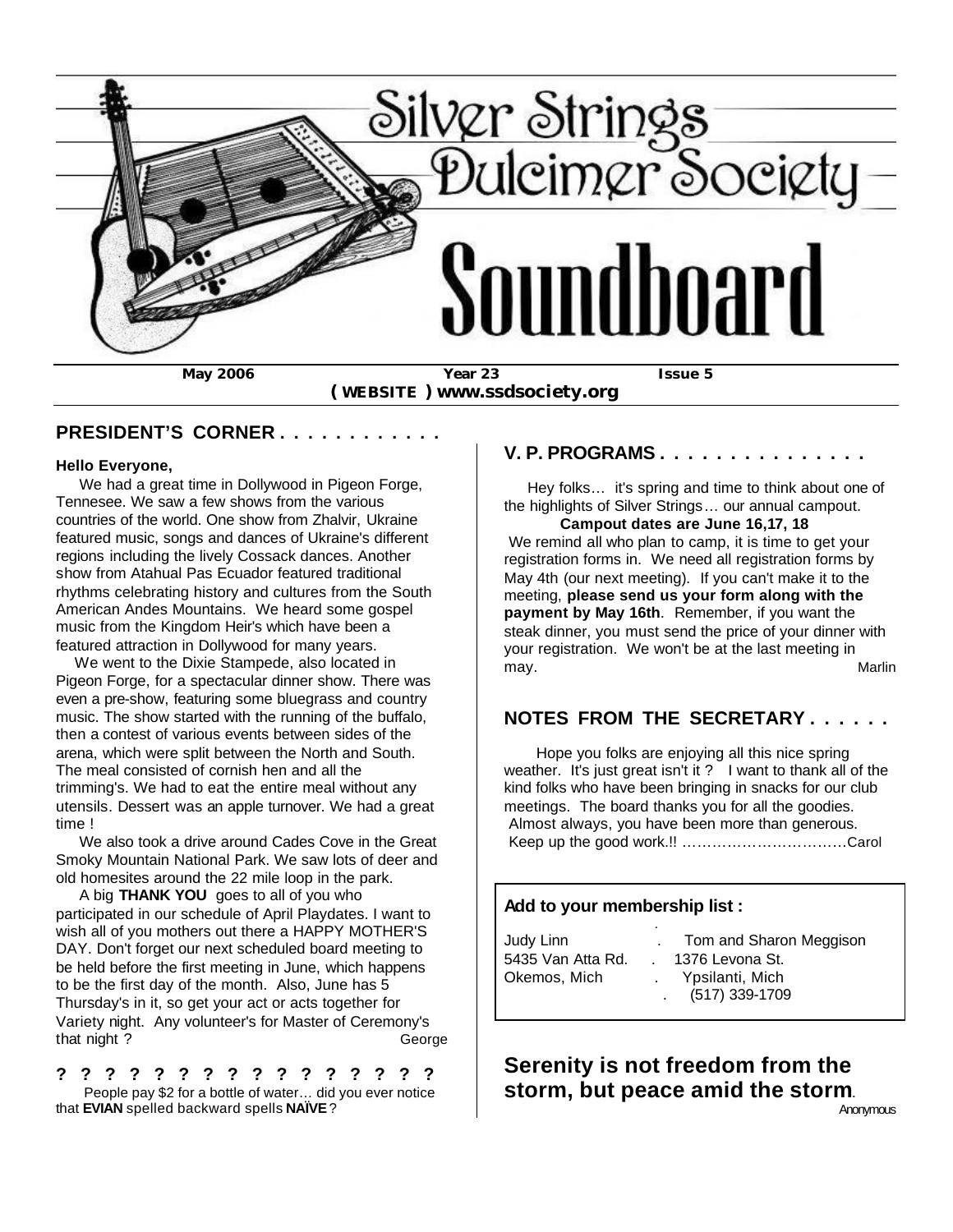# **V. P. BUSINESS . . . . . . . . . . . . . . . .**

 Before you all hear Mother Nature's call to come outside and "play" (like in your garden, on the golf course, camp ground, watching the grandkids compete in soccer, etc.), won't you consider coming out to PLAY with us at an upcoming SSDS play date ? Here's what we've booked for the next 8 weeks or so. Feel free to call, e-mail, or see me at a meeting for details and/or to sign up.

| Thurs - May 4, 10:30 am - Noon,                          |
|----------------------------------------------------------|
| Farmington Hills Police Volunteer Recognition            |
| Fri - May 26, 6:00 pm (dinner) - 7:30 pm,                |
| Eastern Star, Hazel Park                                 |
| Fri - June 2, 11:30 am - 12:30 pm,                       |
| Grosse Pte War Memorial, Grosse Pte Farms                |
| Sun - June 4, 3:00 pm - 4:00 pm,                         |
| Volunteer Appreciation, Ann Arbor                        |
| Fri - June 9, 2:00 pm - 3:00 pm,                         |
| American House, Westland                                 |
| Wed - July 12, Noon - 4:00 pm,                           |
| Garden Club, Northville (to be confirmed)                |
| Last month Llisted several protocols to observe on play. |

Last month I listed several protocols to observe on play dates. Here are a few more:

 1) Be sure your instrument is tuned before you arrive for the gig. Fine tuning once you are set up is OK, but this is not the time for a complete tuning.

 2) All players must be at their instruments and ready to play five (5) minutes before "show time". This is not the time to practice tunes.

 3) If you use a chair, plan to have your own available. Some places do provide chairs, but occasionally the chairs are not suitable for our use.

 4) Although some gigs offer us refreshments, remember we are the entertainment not the guests.

See you next month……………………………Ramona

# **MARK YOUR CALENDAR :**

|                   | May 4SSDSplaydate,10:30am-12:30pm                                                    |
|-------------------|--------------------------------------------------------------------------------------|
|                   | For Police Fqrmington Hills                                                          |
|                   | May 26 SSDS Playdate 7:30-8:00pm                                                     |
|                   | For Eastern Star Hazel Park                                                          |
|                   | June 2SSDS Playdate  11:30am-12:30pm                                                 |
|                   | Grosse Pte. War Memorial, G.P. Farms                                                 |
|                   | June 4 SSDS PLaydate 3 - 4:00 pm                                                     |
|                   | Volunteer Appreciation, Ann Arbor                                                    |
|                   | June 5 SSDS Board meeting @ Good Hope                                                |
|                   | June $9 \ldots \ldots \ldots \ldots$ SSDS PLaydate $\ldots \ldots \cdot 2 - 3:00$ pm |
|                   | American House Westland                                                              |
|                   | June 16-18 SSDS Campout Meyers Lake                                                  |
|                   | June 23-25 Uncle Carl's Campout. Coldwater                                           |
|                   | June 29 SSDS Variety Night 7:00 pm                                                   |
|                   | July 12 SSDS Playdate  noon $-4:00 \text{ pm}$                                       |
|                   | Garden Club Northville                                                               |
|                   | July 12-16. Evart Funfest Evart, Mi                                                  |
| Aug. SSDS Picnic, |                                                                                      |
|                   | German Park Ann Arbor                                                                |
|                   | Aug. 25-27. Midland Musicfest Midland, Mi                                            |
|                   |                                                                                      |

| May 1. Happy Birthday Alice Avery<br>Happy Birthday Larry Roper<br>May 5 Happy Birthday Dave Matthews | ,,,,,,,,, |  |
|-------------------------------------------------------------------------------------------------------|-----------|--|
|                                                                                                       |           |  |
| May 7 Happy Birthday Ron O'Dell                                                                       |           |  |
| May 15 Happy Anniversary Ron & Ida O'Dell                                                             |           |  |
| May 27. Happy Birthday Dawn Hayes                                                                     |           |  |
| May 29 Happy Anniversary Tom & Sharon Maggisen                                                        |           |  |

## **FROM THE MUSIC MAN . . . . . . . . . . .**

May's tune of the month will be "Sophrina" There will be no tune for June, because of camp etc. The tune list for Evart is posted on the ODPC web site. There are a few things that need to be pointed out.

- 1.Festival Rag is in the key of D not G.
- 2.Hey Polka is in the key of D not G.
- 3.There are a couple of tunes that we normally play in different keys.

 Grand Old Flag in F Turkey in the Straw in G Roger

# **SSDS May Play List first**

**note**

|    |     |                                |      | ייטני |
|----|-----|--------------------------------|------|-------|
| 1  | G   | Down Yonder.                   | 3X   | B     |
| 2  | D   | Painter's Polka                | 3X   | A     |
| 3  | D   | Peek-A-Boo Waltz               | 3x   | F#    |
| 4  | D   | Beaumont Rag                   | 3x   | G     |
| 5  | D   | Hey Polka                      | 4x   | A     |
| 6  | D   | Over the Waterfall             | 4x   | D     |
| 7  | G   | Nail that Catfish              | 4x   | B     |
| 8  | G   | Silver and Gold                | 3X   | B     |
| 9  | G   | <b>Columbus Stockade Blues</b> | 4X   | B     |
| 10 | G   | Westphalia Waltz               | 2X   | D     |
| 11 | AM  | Katushka                       | 5X   | A     |
| 12 | G   | Old Joe Clark                  | 4x   | A     |
| 13 | C   | <b>Tennessee Waltz</b>         | 2x   | С     |
| 14 | D   | Red Apple Rag                  | 3x   | D     |
| 15 | С   | <b>Ten Strike</b>              | 3X   | С     |
| 16 | G   | <b>Tick Tock Polka</b>         | 3X   | D     |
| 17 | D   | Whiskey b4 Breakfast           | 3x   | D     |
| 18 | D   | Young Roddy McCorley           | 4x   | D     |
| 19 | D   | John Ryan's Polka              | 5x   | D     |
| 20 | A   | Joys of Quebec                 | 3x   | Е     |
| 21 |     | Endless Medley:                | 2 ea |       |
|    | D   | Ragtime Annie                  |      | F#    |
|    | D   | Soldiers Joy                   |      | F#    |
|    | D&G | <b>Golden Slippers</b>         |      | D     |
|    |     |                                |      |       |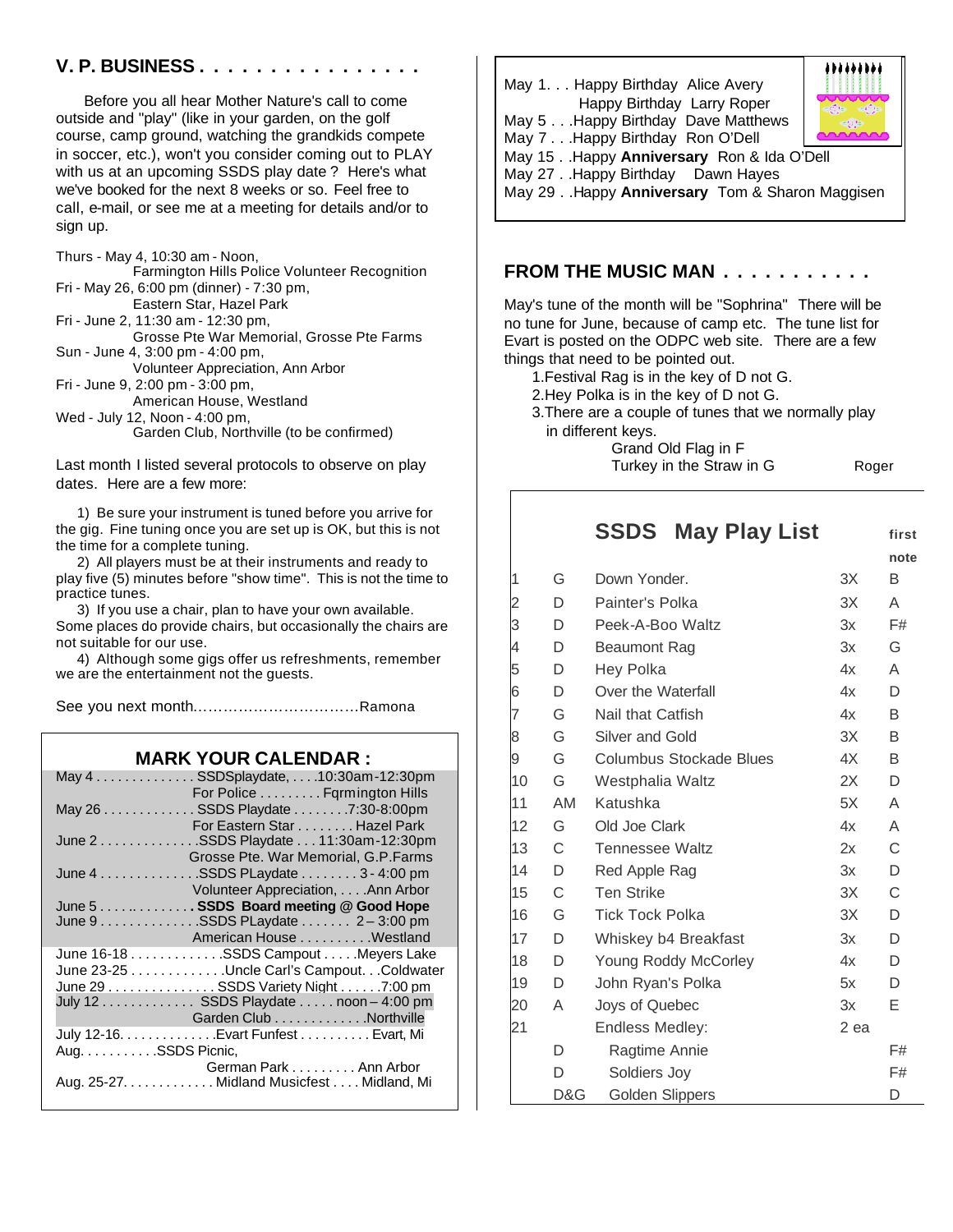## **YOU CAN BANK ON THIS . . . . treasurer**

 Spring has sprung and the weather has been a great mix of sunshine to lift the spirit, and rain to lift the flowers. It is great to be able to work out in the yard in a tee shirt again. Speaking of renewal, we have had several more members renew their 2006 membership. The snowbirds are back from warm winter climates and it is great to see you all again. We have two new members to welcome to Silver Strings. Tom Meggison, husband of Sharon Meggison, joined at the April 6 meeting. They live in Ypsilanti, have just returned to Michigan from from Bowling, Green Kentucky. Tom plays harmonica. Judy Linn from Okemas (near Lansing) has also joined. We met Judy at Uncle Carls Dulcimer club in Spring Arbor. She has been following Silver Strings thru our great web site. Judy plays hammered dulcimer, mountain dulcimer and guitar. Make note of the new addresses in this newsletter

 Our play date at Laurel Manor was a fun gig. The hors duevors were great, and several in our group won prizes in the drawings.

 Sandi and I will be playing with grandchildren in Missouri during the first meeting in May. Camping season is upon us, so get your reservation fees in for the SSDS campout at Meyers Lake. Also think about the Uncle Carl's campout the next weekend. It's a really fun group, and many SSDS people attend their monthly jams. Some of them will be joining us at Meyers Lake.

Happy hammering, strumming, & pickin' ! ….......Bob

**For your Soundboard . . . . . . . . . . . . . . . . . . . . . . . .** It's nice to see what our members are up to. If you have something of musical interest you would like to share, (a picture from the last month, workshop notice, poem, a bit of humor, an interesting article, etc.), please send it to Sandi, (editor) at datadoc@sbcglobal.net or 5598 Dixboro Rd., Ann Arbor, 48105.

The deadline to submit is the  $20<sup>th</sup>$  of each month. The Soundboard is printed for distribution and posted on the website on the 1<sup>st</sup>.

# **Register now for the 3rd Annual**

 **Uncle Carl's Club Campout**, June 23, 24, 25 at Waffle Farms in Coldwater. Call Pennye Scheiber at 517-547-7448 or write to pennyes@dmci.net for a registration form. A \$20 deposit is required. We'll have jamming, relaxation, a Saturday pot luck supper, and Sunday breakfast.

Rick Thum will be offering a "Hammered Dulcimer Intensive Training Workshop" in Evart, MI, July 10-12, 2006. The intensive 3 day training workshop will be for all levels--beginning, intermediate and advanced students. Location: Evart Free Methodist Church, 6151 95th Avenue, Evart, MI. It will be held in the Church Hall directly across the road on the west end of the Fairgrounds and within walking distance to the Fairgrounds. Cost: \$145.00.LIMITED SEATING! PRE-REGISTRATION NECESSARY BEFORE JULY 1st to insure your place in the class.

 For an enrollment form, contact: http://www.ssdsociety.org/forum\_images/events /rick\_thum\_workshop\_06.pdf

 Pat Deschamps, who is coordinating Rick's workshop called with some options for housing during the workshop & Funfest. If you are in need of housing,the Super 8 beside the fairgrounds has rooms available July 8-11 (Sun.-Wed.) for those wanting Rick's workshop. All rooms are taken during the festival (Thurs.-Sun.)

 The Country Inn Motel (with pool) in Big Rapids, (26 miles away) has rooms available July 9-16 for Rick's workshop **and** the Funfest. Call 231-527-9000 for reservations, and tell them you want a Rick Thum room.

 There also are a couple of homes available to rent in the area. She mentioned one at Chipewa which sleeps 4 available for \$500 for the week… ideal for two couples or a family. If interested, call Pat at 231-734-3593.

 Those experienced in "Evart Funfest" know how difficult it can be to find housing in the area at festival time, if you don't have a camper. Perhaps this will help.

 Another option the Hlavaceks offer, is a tent that sleeps 4-6, complete with air mattresses. Evart's fairgrounds have really good bathroom facilities, and plenty of choices for eating. If you're concerned about having enough "space", you will only stash your gear and sleep there. You will be so busy with the concerts, jams, and workshops, you won't have time to feel confined. Call 734-663-7974 to reserve it.

# **? ? ? ? ? ? ? ? ? ? ? ? ?**

If lawyers are disbarred and clergymen are defrocked, doesn't it follow that electricians can be delighted, musicians denoted, cowboys deranged, models deposed, tree surgeons debarked, and dry cleaners depressed ?

# **ALL KINDS OF PEOPLE, WITH MANY KINDS OF INSTRUMENTS, CAN MAKE BEAUTIFUL MUSIC TOGETHER.**

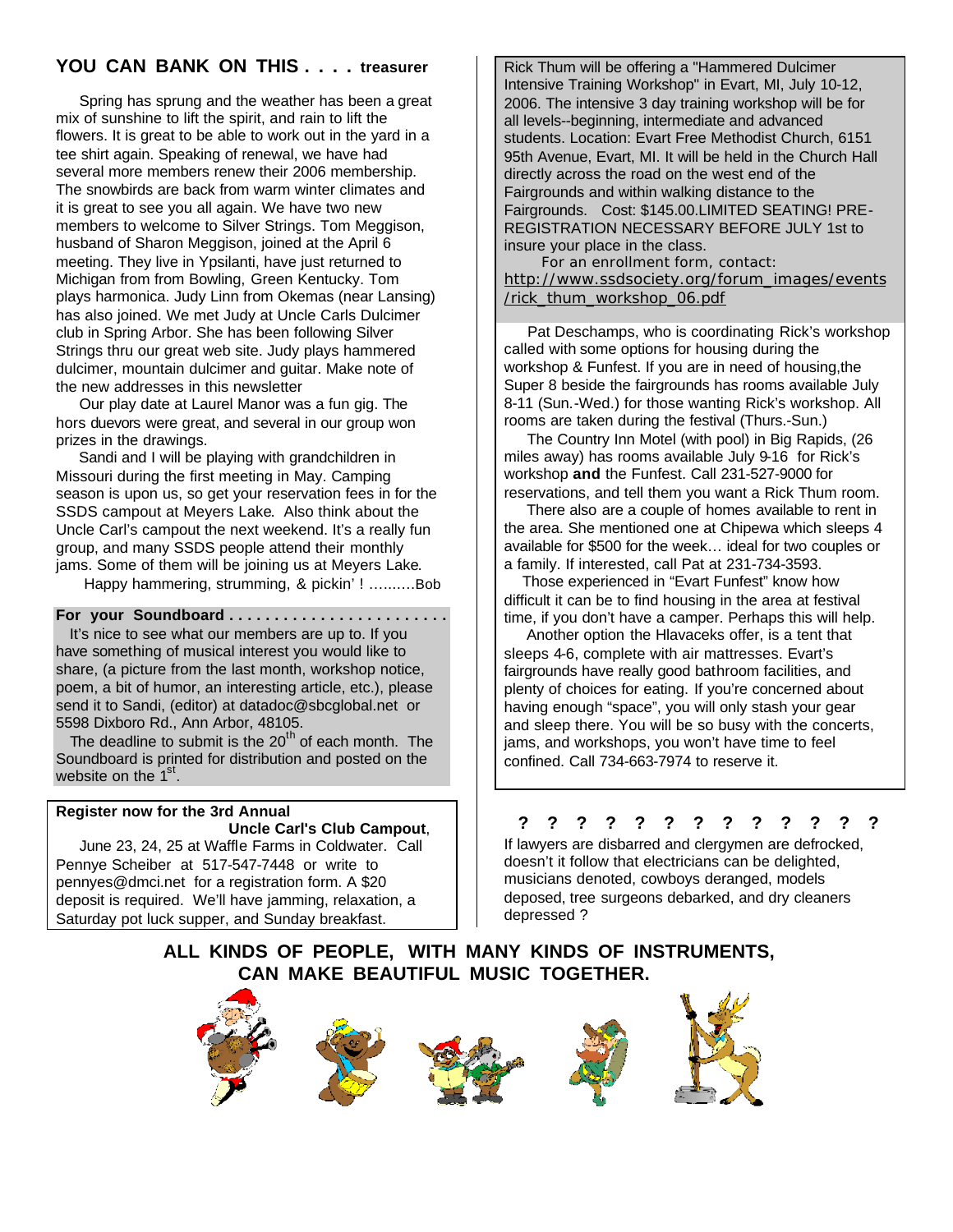**Variety Night** by David Smith photos by Bill Smith

 On March 31, Silver Strings hosted another Variety Night. As members and their family and friends arrived, the room quickly filled, and extra tables were set up to accommodate the large audience, numbering 70+. At the suggestion of Bob Niemczewski (who was the MC for the evening) tables were arranged around the performing area and pizza, salad, beverages and dessert were served at the beginning of the evening. 16 acts took the stage and entertained a very attentive and appreciative audience. Several times, they joined in singing or clapping along. After we enjoyed a variety of performances for an hour and a half, the evening ended with an enthusiastic instrumental jam upstairs and a ukulele 'sing along' downstairs. Thanks go to Bob N. for organizing and hosting the evening, Marlin and Carol Harmon for organizing the kitchen, to all the others who helped make the evening a success, and to all the performers for sharing their talents and providing an evening filled with entertainment.

 Mark your calendar for **June 29,** when Silver Strings will again host a "Fifth Thursday Variety Night" and provide another full evening of food, fun and entertainment.

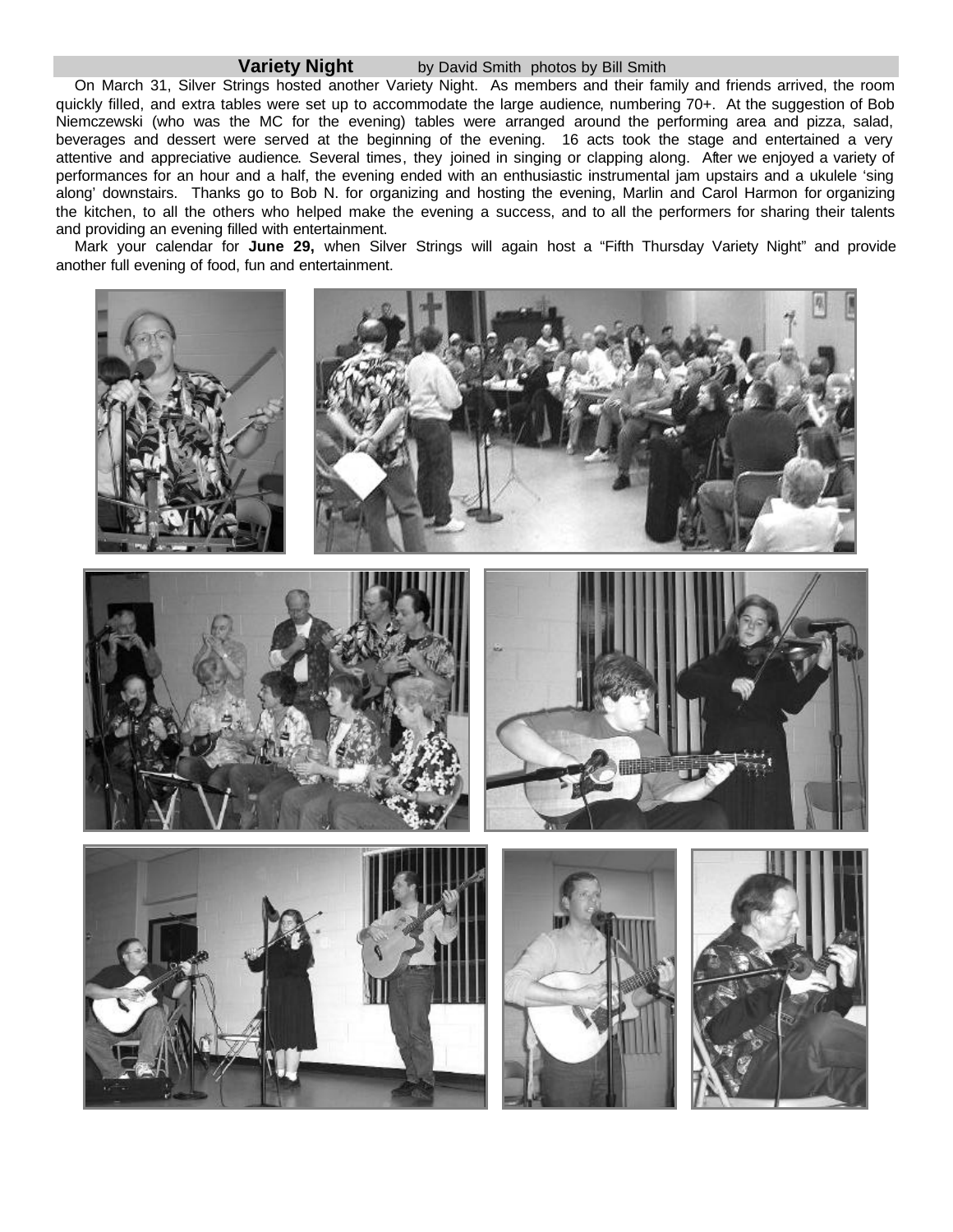